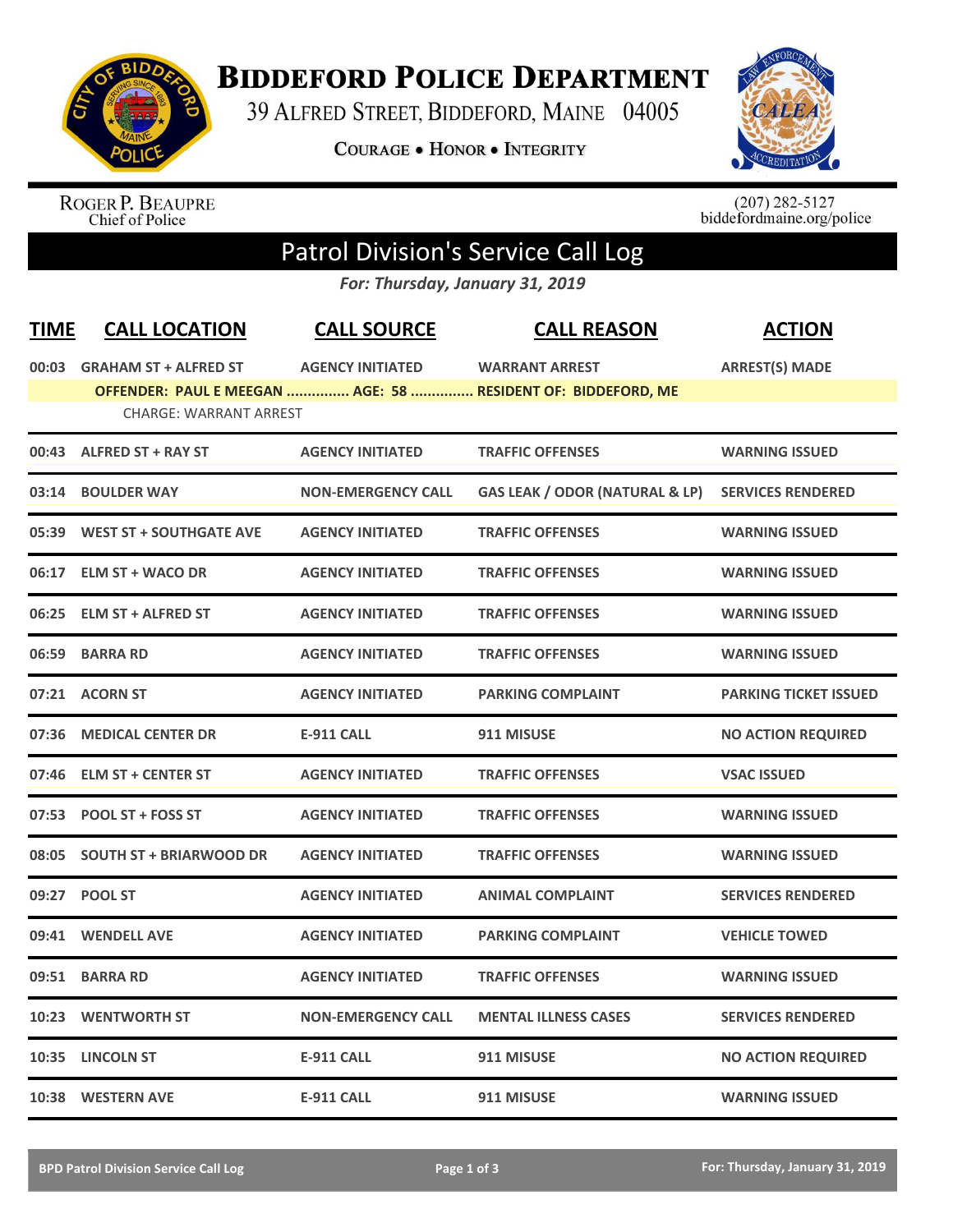| <b>TIME</b> | <b>CALL LOCATION</b>                                                                                                                                                                                       | <b>CALL SOURCE</b>        | <b>CALL REASON</b>                                  | <b>ACTION</b>                |  |  |
|-------------|------------------------------------------------------------------------------------------------------------------------------------------------------------------------------------------------------------|---------------------------|-----------------------------------------------------|------------------------------|--|--|
|             | 10:45 ALFRED ST                                                                                                                                                                                            | <b>NON-EMERGENCY CALL</b> | <b>CAR SEAT DETAIL</b>                              | <b>SERVICES RENDERED</b>     |  |  |
|             | 10:52 HILLS BEACH RD                                                                                                                                                                                       | <b>AGENCY INITIATED</b>   | <b>TRAFFIC OFFENSES</b>                             | <b>WARNING ISSUED</b>        |  |  |
|             | 11:08 MEDICAL CENTER DR                                                                                                                                                                                    | <b>NON-EMERGENCY CALL</b> | <b>PRISONER PROCESS</b>                             | <b>SERVICES RENDERED</b>     |  |  |
|             | 11:15 FRANKLIN ST                                                                                                                                                                                          | <b>AGENCY INITIATED</b>   | <b>TRAFFIC OFFENSES</b>                             | <b>WARNING ISSUED</b>        |  |  |
|             | 11:31 SACO FALLS WAY                                                                                                                                                                                       | <b>NON-EMERGENCY CALL</b> | <b>ANIMAL COMPLAINT</b>                             | <b>SERVICES RENDERED</b>     |  |  |
|             | 11:38 ELM ST                                                                                                                                                                                               | <b>WALK-IN AT STATION</b> | <b>THEFT</b>                                        | <b>REPORT TAKEN</b>          |  |  |
|             | 12:09 WENTWORTH ST<br><b>AGENCY INITIATED</b><br><b>ASSIST PD AGENCY</b><br><b>ARREST(S) MADE</b><br>OFFENDER: WARREN EDWARD CORTESE  AGE: 55  RESIDENT OF: BIDDEFORD, ME<br><b>CHARGE: WARRANT ARREST</b> |                           |                                                     |                              |  |  |
|             | 12:49 ALFRED ST                                                                                                                                                                                            | <b>WALK-IN AT STATION</b> | <b>COURT ORDERED CHECK IN</b>                       | <b>NO VIOLATION</b>          |  |  |
|             | 13:25 QUIMBY ST                                                                                                                                                                                            | <b>AGENCY INITIATED</b>   | <b>PAPERWORK</b>                                    | <b>PAPERWORK SERVED</b>      |  |  |
|             | 13:32 ELM ST                                                                                                                                                                                               | <b>AGENCY INITIATED</b>   | <b>TRAFFIC OFFENSES</b>                             | <b>WARNING ISSUED</b>        |  |  |
|             | 14:08 BERRY LN                                                                                                                                                                                             | <b>E-911 CALL</b>         | 911 MISUSE                                          | <b>WARNING ISSUED</b>        |  |  |
|             | 14:21 HILLS BEACH RD                                                                                                                                                                                       | <b>AGENCY INITIATED</b>   | <b>ALL OTHER</b>                                    | <b>SERVICES RENDERED</b>     |  |  |
|             | 14:35 ALFRED ST                                                                                                                                                                                            | <b>WALK-IN AT STATION</b> | <b>COURT ORDERED CHECK IN</b>                       | <b>NO VIOLATION</b>          |  |  |
|             | 14:42 ALFRED ST                                                                                                                                                                                            | <b>WALK-IN AT STATION</b> | <b>HARASSMENT</b>                                   | <b>SERVICES RENDERED</b>     |  |  |
|             | 15:17 CLIFFORD ST                                                                                                                                                                                          | <b>NON-EMERGENCY CALL</b> | <b>ANIMAL COMPLAINT</b>                             | <b>SERVICES RENDERED</b>     |  |  |
|             | 15:43 ALFRED ST                                                                                                                                                                                            | <b>NON-EMERGENCY CALL</b> | <b>COURT ORDERED CHECK IN</b>                       | <b>SERVICES RENDERED</b>     |  |  |
|             | <b>15:50 BELMONT AVE</b>                                                                                                                                                                                   | <b>NON-EMERGENCY CALL</b> | <b>ANIMAL COMPLAINT</b>                             | <b>NEGATIVE CONTACT</b>      |  |  |
|             | 16:22 ALFRED ST<br><b>WALK-IN AT STATION</b><br><b>WARRANT ARREST</b><br><b>ARREST(S) MADE</b><br>OFFENDER: TAYLOR MACHELLE HARTLEY  AGE: 23  RESIDENT OF: SACO, ME<br><b>CHARGE: WARRANT ARREST</b>       |                           |                                                     |                              |  |  |
|             | 16:43 ELM ST                                                                                                                                                                                               | <b>AGENCY INITIATED</b>   | <b>TRAFFIC OFFENSES</b>                             | <b>WARNING ISSUED</b>        |  |  |
|             | 16:59 POOL ST                                                                                                                                                                                              | E-911 CALL                | <b>DEATH ATTENDED &amp; UNATTENDED REPORT TAKEN</b> |                              |  |  |
|             | 17:01 HILL ST + HARRISON AVE                                                                                                                                                                               | <b>E-911 CALL</b>         | 911 MISUSE                                          | <b>SERVICES RENDERED</b>     |  |  |
|             | 17:02 BOULDER WAY                                                                                                                                                                                          | <b>NON-EMERGENCY CALL</b> | <b>ASSAULT</b>                                      | <b>REPORT TAKEN</b>          |  |  |
|             | 17:39 BUCKLEYS CT + FREEMAN ST                                                                                                                                                                             | <b>NON-EMERGENCY CALL</b> | <b>PARKING COMPLAINT</b>                            | <b>PARKING TICKET ISSUED</b> |  |  |
|             | 17:39 ELM ST                                                                                                                                                                                               | <b>NON-EMERGENCY CALL</b> | <b>THEFT</b>                                        | <b>SERVICES RENDERED</b>     |  |  |